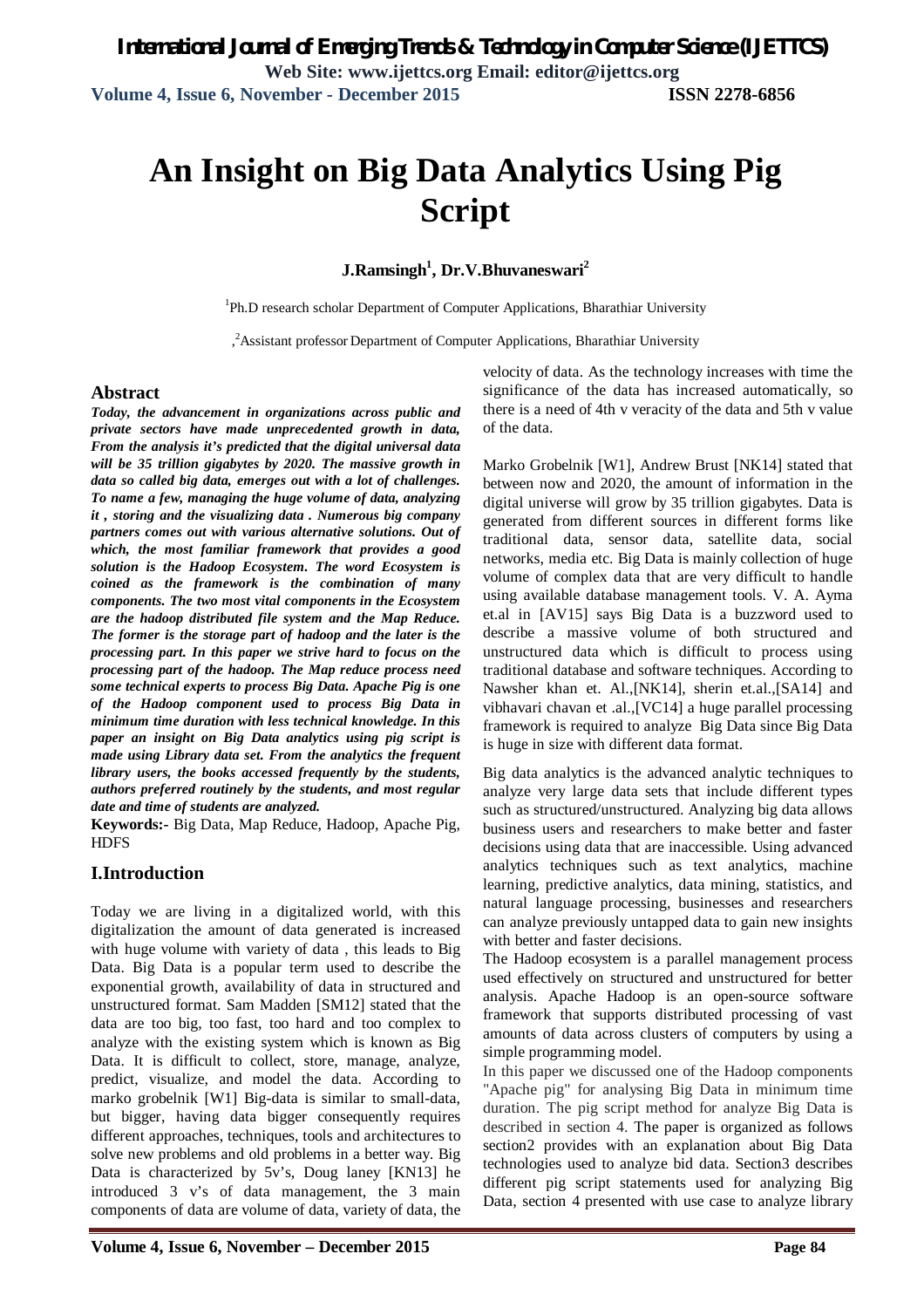# *International Journal of Emerging Trends & Technology in Computer Science (IJETTCS)* **Web Site: www.ijettcs.org Email: editor@ijettcs.org Volume 4, Issue 6, November - December 2015 ISSN 2278-6856**

Big Data using pig script and finally we discussed the performance of pig script.

#### **II.Big Data File System - An Overview**

This section provides an overview about Big Data Management tools and technologies to handle Big Data.

The current computing technology can manage the Big Data without using super computers or spending high cost to handling them. The special tools and technologies have been developed ,that stores, access, and analyze large amounts of data very efficiently as it incurs low cost and less processing time. The most commonly used tools and techniques to handle Big Data are Hadoop, MapReduce and BigTable [NK14]. Figure 1 shows the Hadoop ecosystem which is used to handle Big Data very effectively.

#### A.**Hadoop**

Hadoop is an open-source framework that allows users to store and process Big Data in a distributed environment across clusters of computers using simple programming models. It is designed to scale up from single servers to thousands of machines with high degree of fault tolerance. Data in a Hadoop cluster is broken down into smaller pieces and distributed throughout the cluster like the Map and Reduce functions that are executed on smaller subsets of larger data sets, and this provides the scalability needed for Big Data processing.

The Hadoop framework is composed of the Hadoop components like Hadoop Distributed File System (HDFS), YARN(Yet Another Resource Negotiator), MapReduce, HBASE, Pig, Hive, ZooKeeper, Oozie etc., The two main components of Hadoop are HDFS ( storage part), Hadoop MapReduce (processing part) and YARN(resource manager)



**Figure 1 :** Hadoop Ecosystem

#### **a) Hadoop Distributed File System (HDFS)**

The Hadoop Distributed File System (HDFS) is designed based on the Google File System (GFS) and a distributed file system that is designed to run on large clusters of small computer machines in a reliable and fault-tolerant manner. The master/slave architecture is used in HDFS, where master consists of a single name node and one or more data nodes. The name node manages the metadata and data nodes stores the actual data. The name node determines the mapping of blocks to the data nodes. The data nodes take care of read and write operation with the file system.

#### **b)Hadoop MapReduce**

Hadoop MapReduce is a software framework used to process large amount of data in-parallel on large clusters. MapReduce is a processing technique and a program model for distributed computing based on java. The MapReduce algorithm contains two important tasks, map and reduce task. Map takes a set of data and converts it into another set of data, where individual elements are broken down into tuples (key/value pairs). The framework sorts the outputs of the maps, which are the input to the reduce tasks. Typically both the input and the output of the job are stored in a file-system. The framework takes care of scheduling tasks, monitoring them and re-executes the failed tasks. The MapReduce framework consists of a single master resource manager, one slave node manager per cluster-node.

#### **c) YARN**

YARN is a cluster management technology. It is one of the key features in second-generation of Hadoop, designed from the experience gained from the First generation of Hadoop. YARN provides resource management and a central platform to deliver consistent operations, security and data governance tools across Hadoop clusters.

Some of the additional components that can be installed on top Hadoop framework to handle Big Data are listed in table 1.

**Table 1:** Hadoop components and functionalities.

| <b>Hadoop Component</b> | <b>Functions</b>                 |
|-------------------------|----------------------------------|
| Hadoop common           | Contains library files           |
| <b>HDFS</b>             | Storage and replication          |
| MapReduce               | Distributed processing and fault |
|                         | tolerance                        |
| <b>YARN</b>             | Cluster Resource management      |
| <b>HBASE</b>            | read/write<br>Fast<br>access     |
|                         | Management system                |
| Pig                     | Scripting                        |
| Hive                    | <b>SQL</b>                       |
| Oozie                   | Workflow and scheduling          |
| ZooKeeper               | Coordination                     |
| Mahout                  | Machine learning                 |

**Volume 4, Issue 6, November – December 2015 Page 85**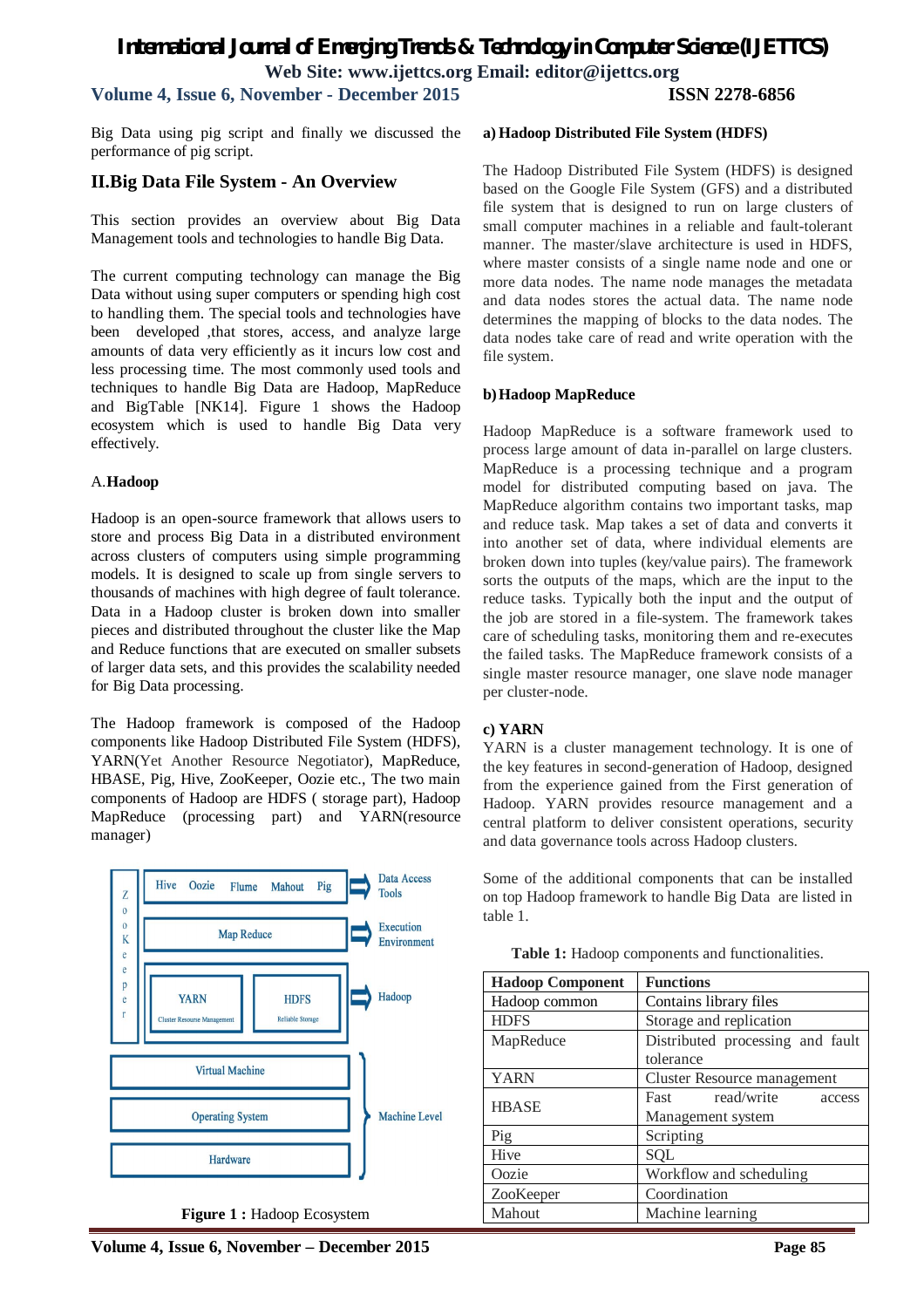# **Volume 4, Issue 6, November - December 2015 ISSN 2278-6856**

MapReduce is an important task to process Big Data Chararray which requires skilled java programmers to write standard MapReduce programs. Due to this high programming complexity there is a need of a platform with lea programming complexity. Apache pig gives solution the above problem, pig was initially developed by yaho using apache Hadoop framework to analyze large data se and spend less time to write mapper and reducer programs.

### **III.Data Analytics**

Big data are mostly generated from social media, websites, sensors, electronic devices, blogs, log files etc., and much of it is generated in real time and on a very large scale. Big data analytics is the process of examining this large amount of different data types, and mine the hidden patterns to get some useful information. Big data analysis allows market analysts, researchers and business users to develop deep insights from the available data, resulting in numerous business advantages

# **Iv.Apache pig**

Section III gives an overview about Apache Pig and its command to handle Big Data. This section presents with a use case to analyze library Big Data set with 3.40 lakh record using pig script.

Apache pig is a project which is lies on top of Hadoop, and it provides scripting language to use Hadoop's MapReduce library, pig script is used to perform read, filter, transform, join, and write data with less programming skills [SD13]. Pig enables data workers to write complex data transformations without the knowledge of java programming.

Pig works with data from many sources, including structured and unstructured data, and stores the results into the HDFS. Sanjay rathee [SR15] used pig script to analyze social media log files and concluded that it can access data fast with high efficiency. S. Dhawan et al.,[SD13] has made an analysis on Big Data using pig script and compared with hive and conclude that the performance of both pig and hive was nearly same. Anjali p and Binu a [AB14]has made use of pig script to analyze the net flow data collected from routers, switches etc. Data types in pig are divided into two mode simple and complex modes, table 2 shows two modes of pig data type with description.

|  |  |  | Table 2: Simple and complex data types |  |  |
|--|--|--|----------------------------------------|--|--|
|--|--|--|----------------------------------------|--|--|

| Simple data types | <b>Description</b>    |
|-------------------|-----------------------|
| Int               | Signed 32-bit integer |
| Long              | Signed 64-bit integer |
| Float             | 32-bit floating point |
| Double            | 64-bit floating point |
| Arrays            | Arrav                 |

| ta             | Chararray                 | Character array in unicode format |
|----------------|---------------------------|-----------------------------------|
| rd             | <b>B</b> ytearray         | Byte array                        |
| ig             | <b>Complex data types</b> | <b>Description</b>                |
| SS             | Tuple                     | An ordered set of fields.         |
| to             | Bag                       | An collection of tuples.          |
| $\overline{O}$ | Map                       | A set of key value pairs.         |
| ٤s             |                           |                                   |

Pig is made up of two main components

a) Pig latin

b) Runtime environment.

#### **a) Pig latin**

Pig uses simple sql-like scripting language called pig latin. Pig latin is relatively simple language that executes a set of statements. Pig latin statements works with relations (bag with collection of tuple), a pig relation is similar to a table in a relational database, where the tuples in the bag correspond to the rows in a table. Pig latin statements can be in multiple lines and it must end with a semi-colon. Pig latin helps non-java programmers as it takes less time to code, for example in a test 10 lines of pig latin  $\approx 200$  lines of java. This takes 4 hours to write in java but 15 minutes in pig latin

Pig latin script is organized as follows

- A **load** statement reads data from the file system.
- A series of "**transformation**" statements (FILTER, FOREACH, GENERTE) to process the data.
- A **store** statement writes output to the file system or, a **dump** statement displays output to the screen.

Pig latin includes operators that are used to read the data from the file, execute the data and storing the data into the file table 3 illustrates the pig commands and its functionalities.

|            | Pig commands | Function                   |
|------------|--------------|----------------------------|
| Command    | Load()       | Used to load data from the |
| to Load    |              | file system                |
|            | PigStorage() | Default load function      |
|            | BinStorage() | Used to load<br>data<br>in |
|            |              | machine readable format    |
|            | TextLoader() | Used to load unstructured  |
|            |              | text file                  |
|            | JsonLoader   | Used to load file in JSON  |
|            |              | format                     |
| Command    | Filter       | Used to access tuples or   |
| work<br>to |              | rows of data.              |
| with data  | Foreach      | Used to access columns of  |
|            |              | data.                      |
|            | Group        | Used to group data in a    |
|            |              | single relation            |
|            | Cogroup      | Used to group two or more  |
|            |              | relations.                 |
|            | Join         | Used to join two or more   |
|            |              | relations.                 |
|            | Union        | Used to merge the contents |
|            |              | of two or more relations.  |

**Table 3 :** Pig commands and function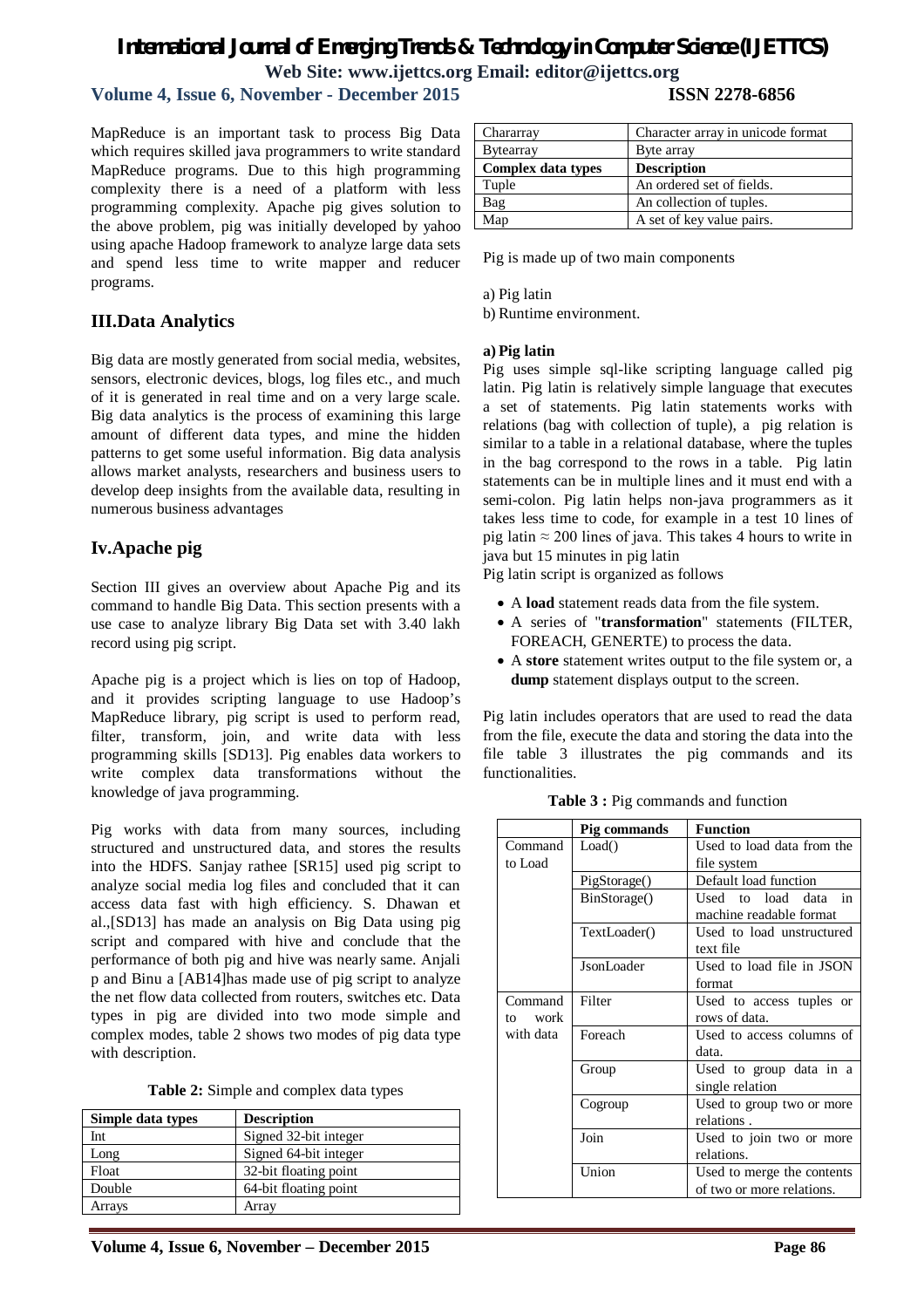# **Volume 4, Issue 6, November - December 2015 ISSN 2278-6856**

Split Used to partition the contents of a relation into multiple relations. Command to debug the data Describe Used to review the schema of a relation. Explain Used to view the logical, physical, or MapReduce execution plans. Illustrate Used to view the step-bystep execution of a series of statements. Command to retrieve results Dump **Used** to display results on the screen. Store Used to write results into a file (csv,.txt) on the file system.



The pig execution environment has two modes of execution they are,

- 1.**Local mode:** Pig scripts runs on a single machine were Hadoop MapReduce and HDFS are not required.
- 2.**Hadoop or MapReduce mode:** pig scripts runs on a Hadoop cluster.

Pig programs can be executed in three different ways, in which all the three are executed in both local and Hadoop modes

- 1.**Grunt shell:** Allows users to enter pig commands manually using pig's interactive shell, grunt.
- 2.**Script file:** Place pig commands in a script file and run the script file.
- 3.**Embedded:** Embed the pig commands in a host language and run the program.

# **V.Big Data analyses using pig script : A Use case**

Pig script is used to analyze library transaction data, to analyze the data; an environment is created using Hadoop and pig in Ubuntu operating system, the analysis is made to identify the frequent library users, the books accessed frequently by the students, authors preferred routinely by the students, and most regular date and time of students using library.

#### **Data**

An analysis is performed using a college library database with 3.40 lakh records with 28 attributes which includes member code, date, author name, book title etc.,

#### **Data analysis and methodology**

The library data set collected from the college library is consists of noise and incomplete data, using preprocessing techniques noisy and inconsistent data are reduced. After pre processing the pig script is used to analyse the library data set. Figure 2 presents with a framework for analysing the library dataset.



**Figure 2:** Data analysis frame work

The process of analysing the library data using pig script can be accomplished within five steps.

As a first step the data are loaded using the load command into the pig storage area. The library databases with 28 attributes are loaded with their specific supported data type in pig script. After loading the data set the transformation statements like for each, generate are used to extract the required attributes from the loaded file. The extracted attributes are then grouped individually based on library member code, book title, issue date, name of the students etc.

Using the grouped attributes the count of each fields are calculated using the count operation figure 3 shows the sample output of the member code count. After calculating the count the attributes are arranged in ascending or in descending order using order operation.

| <b>File</b> | E GIT.          | view                        | Terminal | Help |
|-------------|-----------------|-----------------------------|----------|------|
|             | (12BCSO94T, 1)  |                             |          |      |
|             | (12BCS106T, 4)  |                             |          |      |
|             | (12NSEA005,2)   |                             |          |      |
|             | (12NSEA006,28)  |                             |          |      |
|             | (12PHDME01,3)   |                             |          |      |
|             | (12PHDME02,1)   |                             |          |      |
|             | (12PHECP02, 25) |                             |          |      |
|             | (12PHMBA01,6)   |                             |          |      |
|             | (12bcs096,4)    |                             |          |      |
|             | (13MCA001T.5)   |                             |          |      |
|             | (13MCA011T,1)   |                             |          |      |
|             | (13SSEA002.2)   |                             |          |      |
|             | (13SSEA006.6)   |                             |          |      |
|             | (13SSEA017,1)   |                             |          |      |
|             | (09bme018,6)    |                             |          |      |
|             | (10BLIIT09T,4)  |                             |          |      |
|             | (12PHDMEPO7, 2) |                             |          |      |
|             |                 | (Member Code,1)             |          |      |
|             |                 | (1112/PHD/BTI, 19)          |          |      |
|             |                 | (1112/PHD/TT3,1)            |          |      |
|             |                 | (1112/PHD/TT4,2)            |          |      |
|             |                 | (1112/PHD/ECE1,13)          |          |      |
|             |                 | $(1112/\text{phd/ecel}, 8)$ |          |      |
|             |                 | (1112/PHD/MBA01,18)         |          |      |

**Figure 3:** Snap shot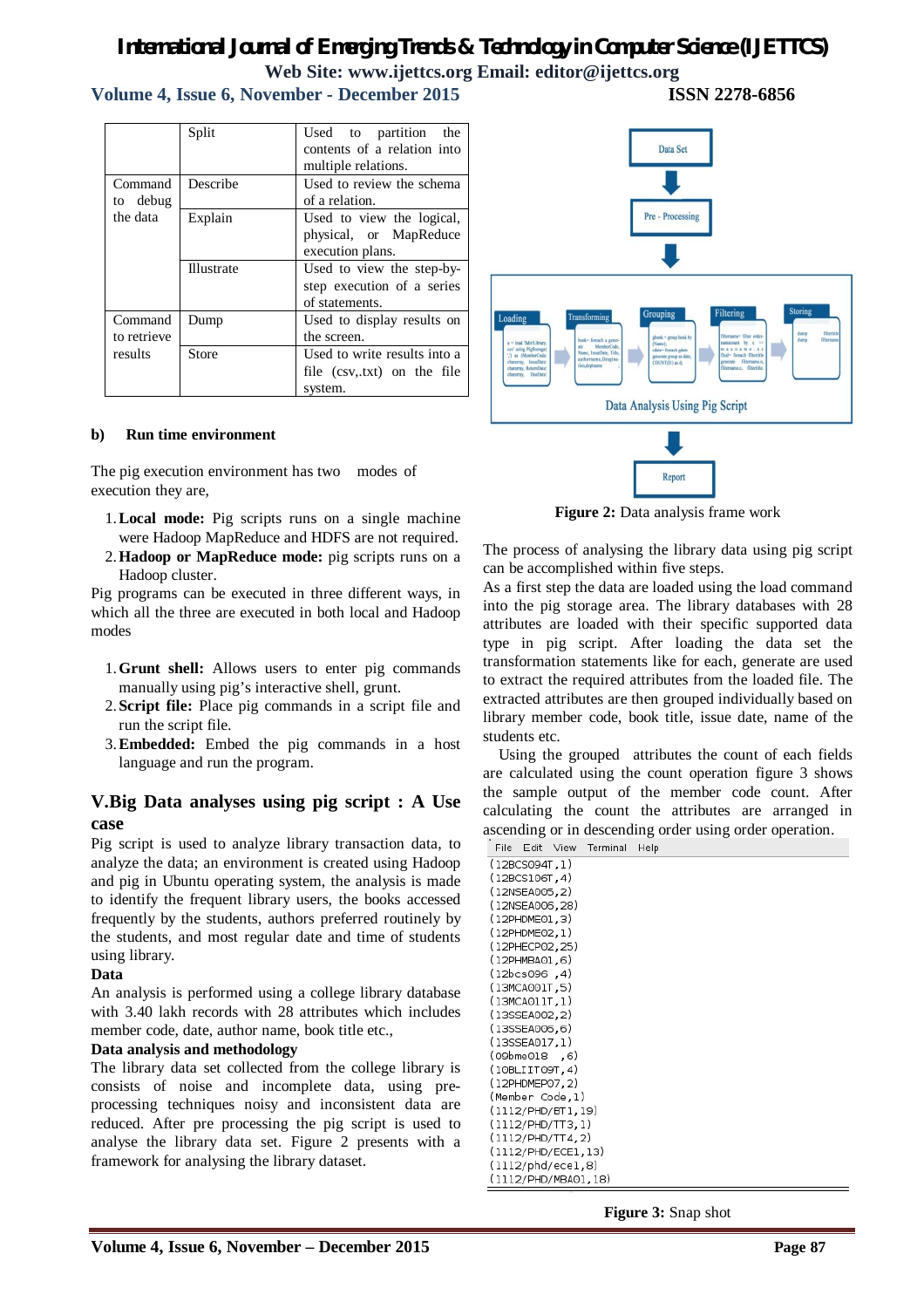# **Volume 4, Issue 6, November - December 2015 ISSN 2278-6856**

The filter command is used to filter a particular student name, library member code, book title etc., based on the count calculated. The maximum count of individual attributes (student name , library member code, book title) are compared and the frequent library users , authors preferred , date and time accessed by the students frequently are extracted. The dump command is used to display the output and using the store command the output of the analysis are stored into the local directory. Figure 4 shows the sample result of the analysis using pig script.

|  |  | File Edit View Terminal Help |                                                                                        |
|--|--|------------------------------|----------------------------------------------------------------------------------------|
|  |  |                              | (05-BIT-40, RAGHAVENDRA A., 11/7/2006, System Programming and Operating Systems, , UGA |
|  |  |                              | (05-BIT-40, RAGHAVENDRA A., 11/8/2006, Object Oriented Programme Using C++, , UG STUD  |
|  |  |                              | (05-BIT-40, RAGHAVENDRA A., 11/8/2006, Object Oriented Programme Using C++, UG STUD    |
|  |  |                              | (05-BIT-40, RAGHAVENDRA A., 11/9/2006, Principles of Communication Semester III - I    |
|  |  |                              | (05-BIT-40, RAGHAVENDRA A., 11/9/2006, Programming With Java: A Primer. Ed 2., UG S    |
|  |  |                              | (05-BIT-40, RAGHAVENDRA A., 11/9/2006, "Electronic Communication Systems, raghav mon   |
|  |  |                              | (05-BIT-40, RAGHAVENDRA A., 11/9/2006, System Programming and Operating Systems, , UG  |
|  |  |                              | (05-BIT-40, RAGHAVENDRA A., 11/9/2006, "Electronic Communication Systems, raghav mon   |
|  |  |                              | (05-BIT-40, RAGHAVENDRA A., 11/9/2006, Digital Communications, UG STUDENT, IT)         |
|  |  |                              | (05-BIT-40, RAGHAVENDRA A., 11/9/2008, Inside Corba : Distributed Object Standards A   |
|  |  |                              | (05-BIT-40, RAGHAVENDRA A., 12/11/2005, Engineering Physics 3, UG STUDENT, IT)         |
|  |  |                              | (05-BIT-40, RAGHAVENDRA A., 12/12/2006, Communication Systems, , UG STUDENT, IT)       |
|  |  |                              | (05-BIT-40, RAGHAVENDRA A., 12/12/2006, Communication Systems, UG STUDENT, IT)         |
|  |  |                              | (05-BIT-40, RAGHAVENDRA A., 12/13/2006, Data Structures Using C, , UG STUDENT, IT)     |
|  |  |                              | (05-BIT-40, RAGHAVENDRA A., 12/14/2008, System Software An Introduction To Systems     |
|  |  |                              | (05-BIT-40, RAGHAVENDRA A., 12/14/2008, Operations Research, , UG STUDENT, IT)         |
|  |  |                              | (05-BIT-40, RAGHAVENDRA A., 12/14/2008, Signals And Systems, UG STUDENT, IT)           |
|  |  |                              | (05-BIT-40, RAGHAVENDRA A., 12/14/2008, Signals And Systems, UG STUDENT, IT)           |
|  |  |                              | (05-BIT-40,RAGHAVENDRA A.,12/15/2007,"Microcomputer Systems : 8006/8088 Family A       |
|  |  |                              | (05-BIT-40, RAGHAVENDRA A., 12/15/2007, The #1 Guide for Competitive Exams Vedic Ma    |
|  |  |                              | (05-BIT-40, RAGHAVENDRA A., 12/15/2007, "Microprocessor Architecture, 635 103, UG STU  |
|  |  |                              | (05-BIT-40, RAGHAVENDRA A., 12/15/2008, The Be-Happy Attitudes, , UG STUDENT, IT)      |
|  |  |                              | (05-BIT-40, RAGHAVENDRA A., 12/17/2007, Software Engineering: A Practitioner's Appr    |
|  |  |                              | (05-BIT-40, RAGHAVENDRA A., 12/17/2007, Software Engineering Concepts, , UG STUDENT, I |

**Figure 4** Sample output

#### **Data Analyzed**

#### **Time optimization in pig**

The pig script is said to run in linear fashion because the execution time is directly proportional to the size of input data i.e. increase in size of data increases the execution time. The Linear time taken to process 3.40 lakh record using pig script is  $O(n)$ . The following paragraph explains the time complexity calculation to process 3.40 lakh record using using

Pig script.

a = load '\$dir/Library.csv' using PigStorage(',') as (MemberCode:chararray, IssueDate:chararray, ReturnDate: chararray, DueDate:chararray, Name:chararray);

The time taken by the above Pig script to execute a Load query increase linearly, So the load query executes n times.

$$
f(n) = n
$$
 \n $\dots$  \nEq 1.

book= foreach a generate MemberCode, Name, IssueDate, Title, authorname, Desgination, deptname;

The time taken by the pig script to generate the required fields depends on the size of the data set. The execution time increases in a linear fashion as the size of n (Number of records) increases.

#### $t \propto n$

 $t =$  time taken for execution

n= Number of records

$$
f(n) = n
$$
 \n $\text{Eq } 2.$ 

 $\text{gbook} = \text{group book by (Name)};$ cdate= foreach gdate generate group as date, COUNT(\$1) as d;

The time taken by the Pig script to group and calculate the count depends on the size of the generated data set. The time it takes to execute the pig statement increase linearly as the size of N (number of records generated) increases.

$$
f(n) = n + n
$$
  

$$
f(n) = 2n
$$
.................Eq 3.  
filtername= filter ordernamecount by c = maxname.no

The time taken by the Pig script to filter is  $N + 1$ . Since it filters the data from the data set of N size and it has on comparison statement.

The time taken by the Pig script to Limit the filtered result and dump the result is 1 time. So the linear time taken to execute the above query is 1.

$$
f(n) = 1 \cdots \cdots \cdots \cdots \cdots \cdots \cdots Eq 5.
$$

So using the Equation 1, 2, 3, 4 and 5 we can calculate the linear time complexity of the pig script for the use case example.

$$
f(n) = Eq1 + Eq2 + Eq3 + Eq4 + Eq5
$$

$$
f(n) = n + n + 2n + 2(n + 1) + 1
$$

$$
f(n) = 6n + 3
$$

$$
f(n) = 2n + 1 = O(n)
$$

$$
f(n) = O(n)
$$

Figure 5, shows the execution time of the Pig script with the same data set with different size. In figure 5 the x axis denotes the Pig query used and the Y axis denotes the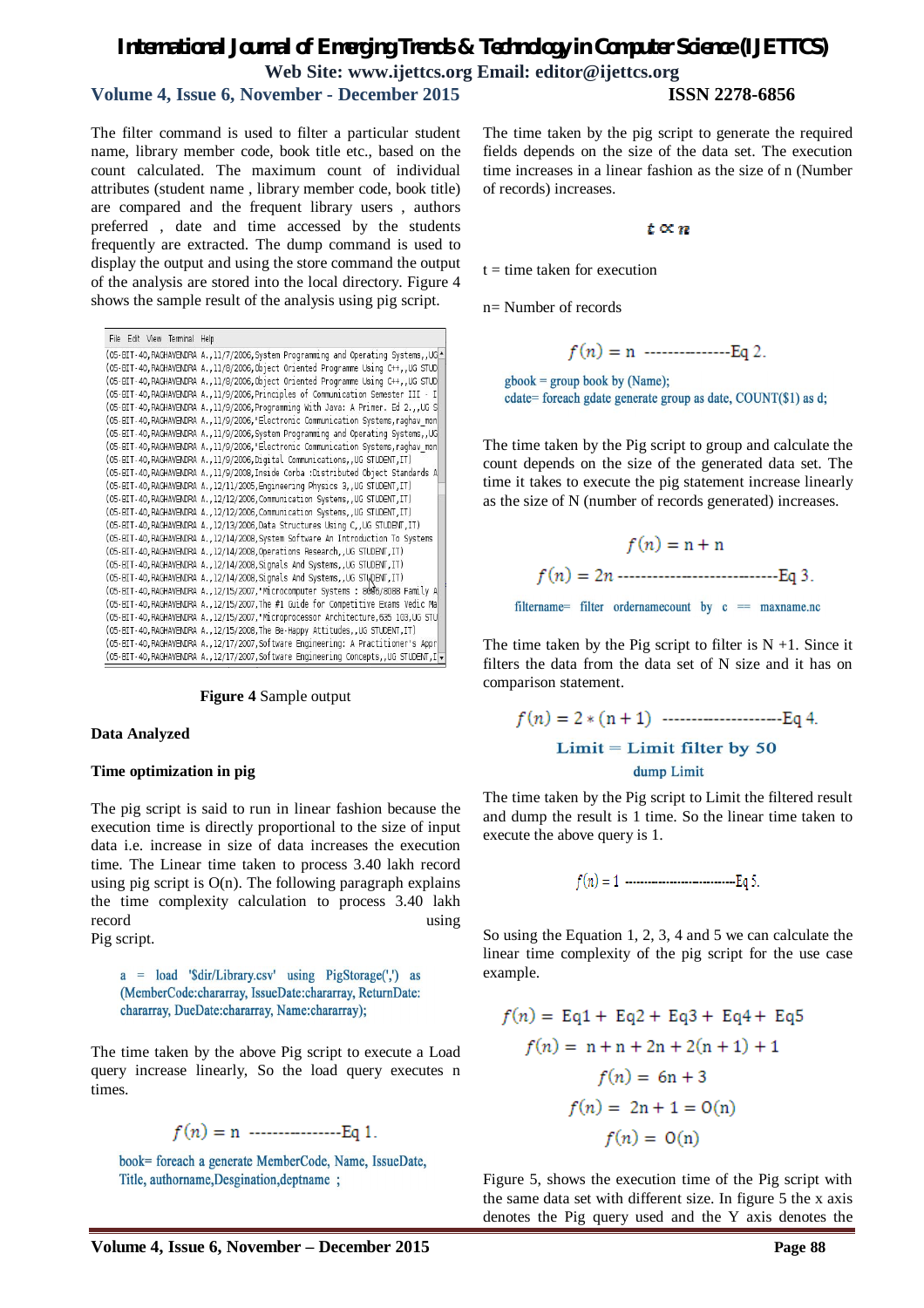# **Volume 4, Issue 6, November - December 2015 ISSN 2278-6856**

execution time of that particular query in seconds. In the analysis the size of the data set considered differs, the size of the data set is tabulated in table 5.



#### **Figure 5** Time sequence

**Table 5:** Size of data set

| <b>Series</b> | Size of the data set (Lakh) |
|---------------|-----------------------------|
| Series 1      | 3.48                        |
| Series 2      | 2.20                        |
| Series 3      | 1.50                        |
| Series 4      | 1.00                        |

#### **VI.Conclusion**

A study on Hadoop component apache pig is made in order to write MapReduce code to analyze the Big Data in a minimum of time with simple coding format. An experimental analysis is made using a library data set with 3.40 lakh record made an analysis of frequent library users, authors preferred by the students, date and time accessed by the students frequently are extracted .The above results are extracted within five steps of coding using Pig script and the results are obtained on average of 35 sec of time duration. So from the above analyze it is concluded that using pig script it is possible to handle Big Database in an easy and efficient manner with minimum of time duration with simple coding.

#### **Reference**

- [1] [AB14] Anjali p p and Binu a "a comparative survey based on processing network traffic data using Hadoop pig and typical mapreduce" International Journal Of Computer Science & Engineering Survey (IJCSES) vol.5, no.1, february 2014.
- [2] [AV15]V. A. Ayma et.al.,"Classification algorithms for Big Data analysis, a MapReduce approach",The International Archives of the Photogrammetry, Remote Sensing and Spatial Information Sciences, Volume XL-3/W2, 25–27 March 2015, Munich, Germany
- [3] [BT14] Bharti thakur et.al.," Data mining for Big Data: a review " international journal of advanced research in computer science and software engineering 4(5), may - 2014, pp. 469-473.
- [4] [DT15] Deepak s. Tamhane et.al "Big Data analysis using hace theorem" International Journal of Advanced Research in Computer Engineering & Technology (IJARCET) volume 4 issue 1, january 2015.
- [5] [JB12] Joseph Bonneau "An overview of Big Data", April 27, 2012.
- [6] [KN13] Kevin Normandeau " Beyond volume, variety and velocity is the issue of Big Data veracity" sep 12,2013
- [7] [NK14]Top 10 categories for Big Data sources and mining technologies by andrew brust for big on data | july 16, 2012. [NK14] Nawsher Khan et al "Big Data: Survey, Technologies, Opportunities, and Challenges" Hindawi Publishing Corporation the Scientific World Journal Volume 2014, Article ID 712826.
- [8] [PS14] Patricia Saporito 2 more Big Data v's value and veracity by, published on january 23, 2014.
- [9] [SA14] Sherin A et al. " Survey on Big Data mining platforms, algorithms and challenges " International Journal of Computer Science & Engineering Technology" (IJCSET) Sep 2014.
- [10][SD13] Sanjeev Dhawan et al "Big Data analytics using Hadoop components like pig and hive" American International Journal of Research in Science, Technology, Engineering & Mathematics, 2(1), march-may, 2013, pp.88-93.
- [11][SM12]Sam Madden "From databases to Big Data" ieee computer society 1089-7801 2012.
- [12][SR15] Sanjay Rathee " Big Data and hadoop with components like flume, pig, hive and jaql" International Conference on Cloud, Big Data and trust 2013, Nov 13-15.
- [13][VC14] Vibhavari Chavan et al, "survey paper on Big Data" (IJCSIT) International Journal of Computer Science And Information Technologies, vol. 5 (6), 2014, 7932-7939
- [14][W1]Marko grobelnik " Big Data tutorial " jozef stefan institute ljubljana, slovenia http://www.planetdata.eu/sites/default/files/presentations/Big\_Data\_Tut orial\_part4.pdf

#### **Authors**

**Mr J Ramsingh** received his Bachelor's Degree (B.Sc.) in Computer science from Bharathiar University, India 2008, Master's Degree (MCA) in Computer Applications from Anna University, India 2011, M.Phil in Computer Science in 2014 from Bharathiar University,He is currently pursuing his doctoral research in School of Computer Science and Engineering at Bharathiar University in the area of Big Data mining.